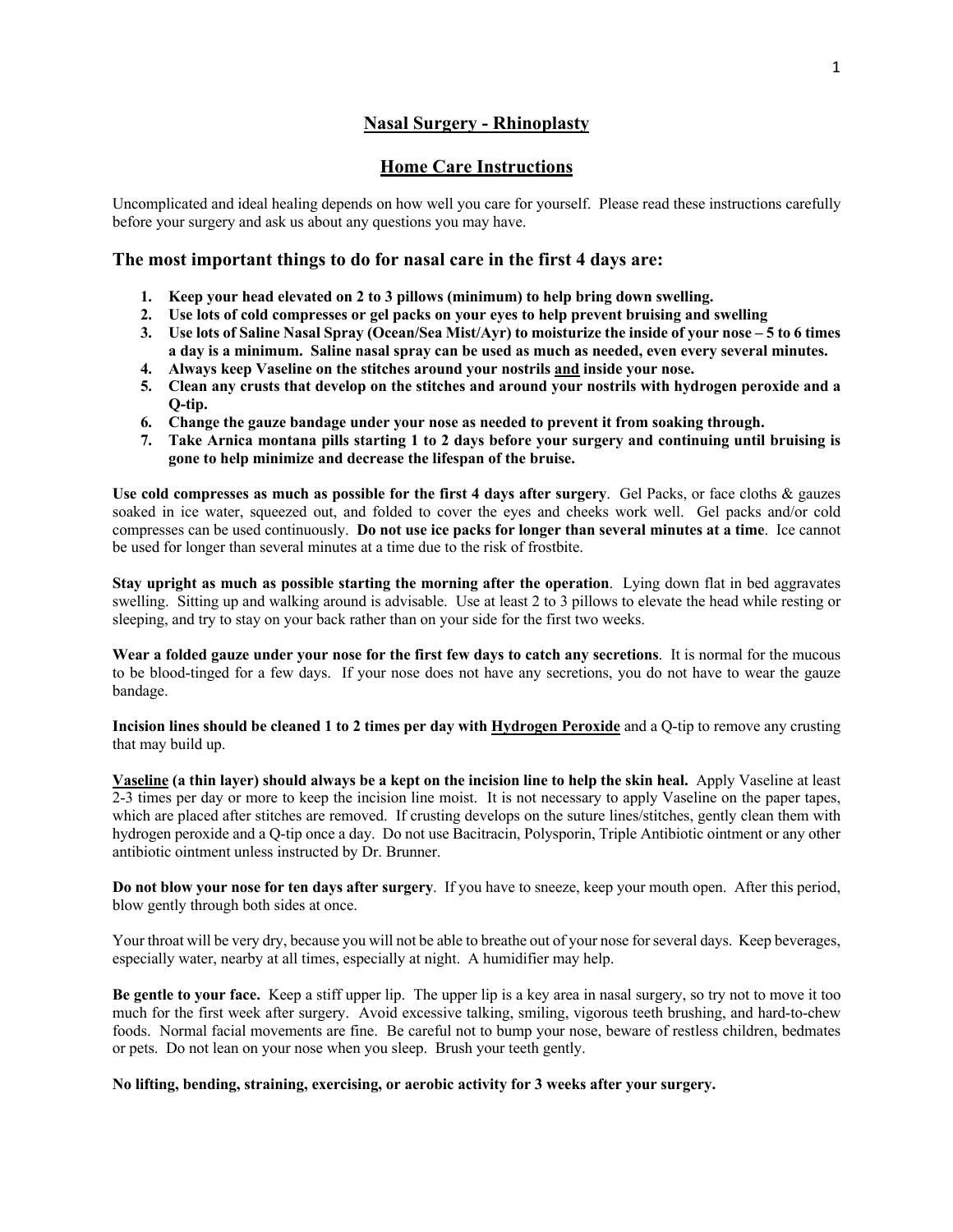**Take the pain medication that Dr. Brunner prescribed as you need them**. Have regular strength Tylenol at home too. **Do not avoid taking pain medication if you are having discomfort.** Persistent discomfort or pain may elevate your blood pressure. This can lead to complications such as bleeding, bruising and swelling.

**Do not resume blood thinning medications** such as Aspirin (including Excedrin, Alka-Seltzer, Asacol, Peptobismal), ibuprofen (Advil/Motrin), Naprosyn (Aleve), Vitamin E, Fish oil, Flax seed oil, Glucosamine/chondroitin, Ginseng, Gingko, Glucosamine/Chondroitin, ginger pill supplements, garlic pill supplements, and any other Herbal Medications for at least 2 weeks after your surgery. **Ask Dr. Brunner first, before you resume these medications.**

**Do not smoke. Do not drink alcohol.** Do not smoke for 3 months before your procedure and two months after your procedure. Smoking can increase your risk of bleeding, infection and scarring. Avoid alcohol consumption for one week before your procedure and two weeks after.Alcohol will thin your blood and increase your risk of bleeding.

**Avoid sun exposure** as much as possible for 6 weeks. Use sunscreen SPF 30 or more, if you are outside in the sun or snow. Burning the nasal skin after surgery and lead to damage to the skin and ultimately scarring.

# **Overall Recovery**

Prior to surgery, arrange for someone to take you home from the hospital or surgery center and bring you to the office for your first post-operative visit the next day. You may also need a ride to the office on the  $4<sup>th</sup>$  day after surgery.

There will be two visits in the first week (the day after surgery and the  $4<sup>th</sup>$  day after surgery) and several further visits within the first few months. Your first office visit will be the day after surgery (post-operative day 1). If packing was placed in your nostrils during surgery, it will be removed during this visit. Sutures are removed on the 4th day after surgery and the  $7<sup>th</sup>$  day after surgery.

One week after surgery (post-operative day 7), Dr. Brunner will remove any remaining sutures and your nasal cast/tapes and stents (if placed). Your nose, especially the nasal tip, will still be swollen.

Bruising and swelling can increase for up to 4 days after your surgery. Everyone gets some degree of bruising and swelling. **Cold compresses help decrease bruising and swelling in the first 4 days after surgery.** Warm compresses help dissolve bruising **after** the first 4 days. Make sure the warm compress isn't too hot and cause a burn. Because the skin has temporary decreased sensation in the region of the surgery, please test how warm the compress is somewhere else on your body.

Fluctuating swelling of the nose and lower eyelids is common in the first weeks after surgery. You may wake up with eyelid swelling in the morning that goes away over the course of the day. Keep your head elevated. Use a cold compress if necessary. It takes 2 months for 80 percent of nasal swelling to resolve. The remaining 20% takes a good year to resolve. This is the refinement stage of the nasal tip swelling. Please be patient.

Avoid sunburns and tanning your facial skin for 3 months. You do not want to injure the healing incision lines. Use sun block with an SPF 30 or more if staying outside in the sun or snow.

#### **Avoid bending over, heavy lifting, straining, exercising and aerobic activity for 3 weeks after your surgery.**

Be careful not to bump your nose, eyes or face – beware of restless children, bedmates or pets.

Take Dr. Brunner's prescriptions as advised. Ask Dr. Brunner when to resume other routine medications you were taking before the surgery.